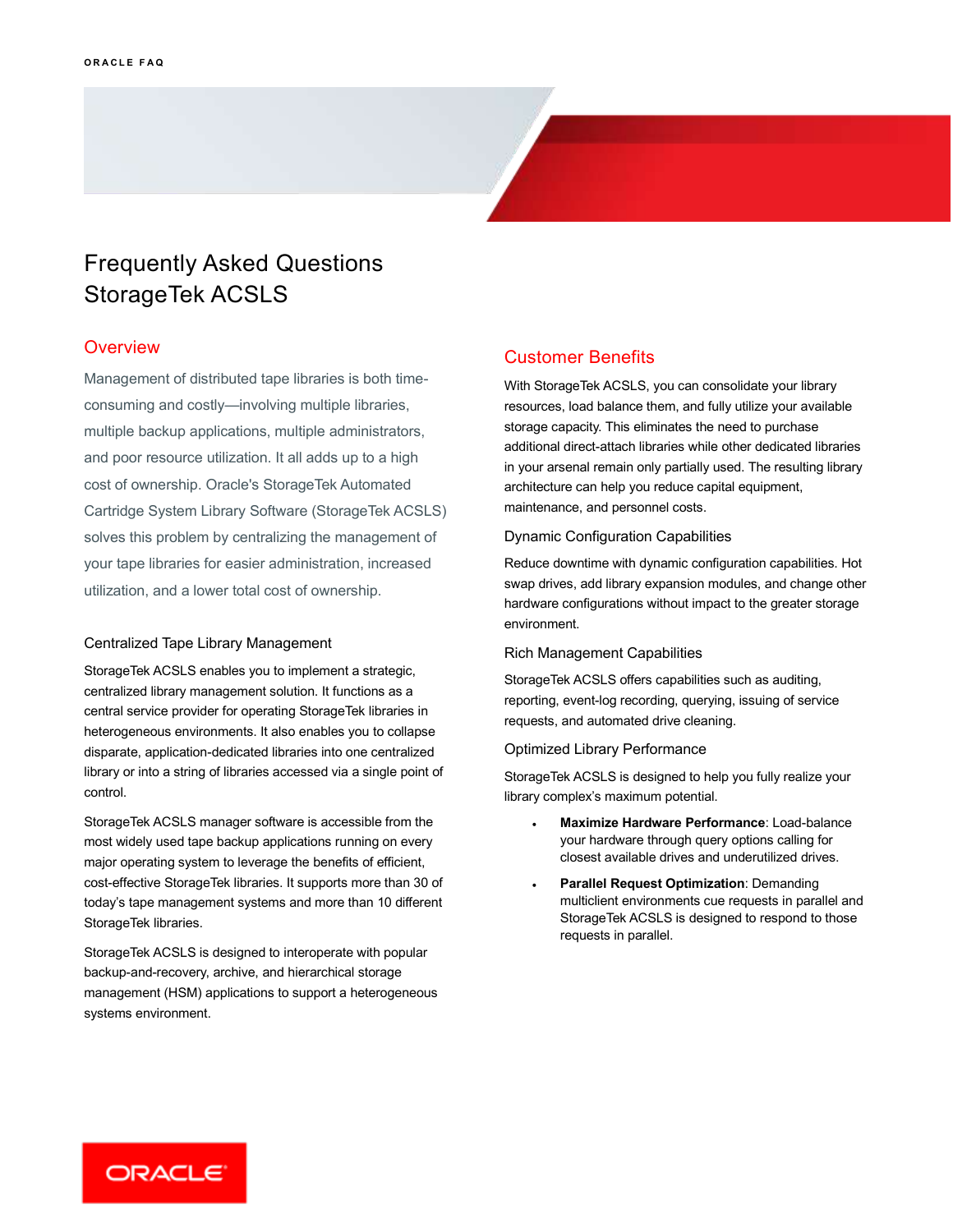# Frequently Asked Questions

 For additional resources on Oracle's StorageTek ACSLS please search *StorageTek ACSLS* from Oracle.com

- **Q:** Which tape libraries does StorageTek ACSLS support?
- A: StorageTek ACSLS supports the current and legacy StorageTek tape library portfolio:
	- StorageTek SL8500 modular library system
	- StorageTek SL3000 modular library system
	- StorageTek SL150 modular tape library
	- StorageTek SL500 modular library system
	- StorageTek L1400 tape library
	- StorageTek L700e tape library
	- StorageTek L5500 tape library
	- StorageTek PowderHorn 9310 tape library
- **Q:** What is the minimum software and hardware requirement for StorageTek ACSLS 8.4?
- **A:** The minimum software requirement is Oracle Solaris 11 with update 2 on Oracle's SPARC and x86 platforms or Oracle Linux 6.5 on x86 platforms.
- **A:** The minimum hardware requirement is 2 GB or greater of RAM and 40 GB of disk space. This includes free space reserved for the database backup.
- **Q:** What are the recommended HBAs for target mode for use with logical libraries?
- **A:** The following HBA model is tested and validated for target mode operations with StorageTek ACSLS 8.0+:
	- SG-XPCIE2FC-QF4 (Fibre HBA) with two 4-GB Fibre Channel ports
- **Q:** How do existing StorageTek ACSLS customers upgrade to StorageTek ACSLS 8.X.X software?
- **A:** If you are an existing customer who has purchased a prior version of a StorageTek ACSLS license and you are currently on a valid maintenance contract, you may upgrade to StorageTek ACSLS 8.4 by downloading the software from the Oracle electronic delivery site: [http://edelivery.oracle.com](http://edelivery.oracle.com/)

 Once you access the e-delivery site you will be directed to enter your contact information and agree to the product license terms of use. Next you will be asked to search for the product you would like to download. To find StorageTek  ACSLS software, select *Oracle StorageTek Products* from the dropdown menu.

 Next, select your preferred server platform and press "Go." Your StorageTek software options will be displayed for download.

- **Q:** How do I request a trial license of StorageTek ACSLS?
- **A:** If you have not already obtained a StorageTek ACSLS license from Oracle or an Oracle partner for your use of the StorageTek ACSLS software, there is a 30-day trial term available for StorageTek ACSLS. You may obtain an Oracle Trial License Agreement and the trial StorageTek ACSLS software from the Oracle electronic delivery site: [http://edelivery.oracle.com](http://edelivery.oracle.com/)
- **Q:** How do I request a trial of StorageTek ACSLS software in an Oracle Solution Center?
- **A:** The Broomfield, Colorado, Oracle Solution Center is offering a StorageTek ACSLS 8.4 Hands On Lab (HOL) subsystem back-ended with a StorageTek SL8500, a StorageTek SL3000, or a StorageTek SL150. Also, it can be subtended with LTO 2, 3, 4, 5, or 6 as well as Oracle's StorageTek T10000A, B, C, or D tape drives (when the library supports these devices.) This environment can be accessed via an ATS engagement (ssc.central.sun.com.) Sales Consultants, Professional Services and storage experts from Oracle, as well as authorized partners may perform all of the functions available in StorageTek ACSLS 8.4. This HOL has the advantage of having a short turnaround cycle time between engagements and does not have the longer lead time normally associated with standing up a hardware configuration. This environment supports all of the control functions of a tape library. Data path activities are not supported. "Add-ons" such as backup applications are not available and have to go through the ATS engagement process albeit with lead times normally associated with standing up a full-blown configuration.

 The complex is accessible from anywhere on OWAN. Special considerations to place the complex in a VPN are considered on a case-by-case basis.

 Note that functions that involve cartridge access ports (CAPs) will block further operations until the appropriate physical manipulation is performed*. In other words, the Broomfield Oracle Solution Center needs to be contacted if someone attempts to perform a CAP operation*. This standing configuration allows for the creation of up to eight (8) logical libraries off a defined tape library. Configured